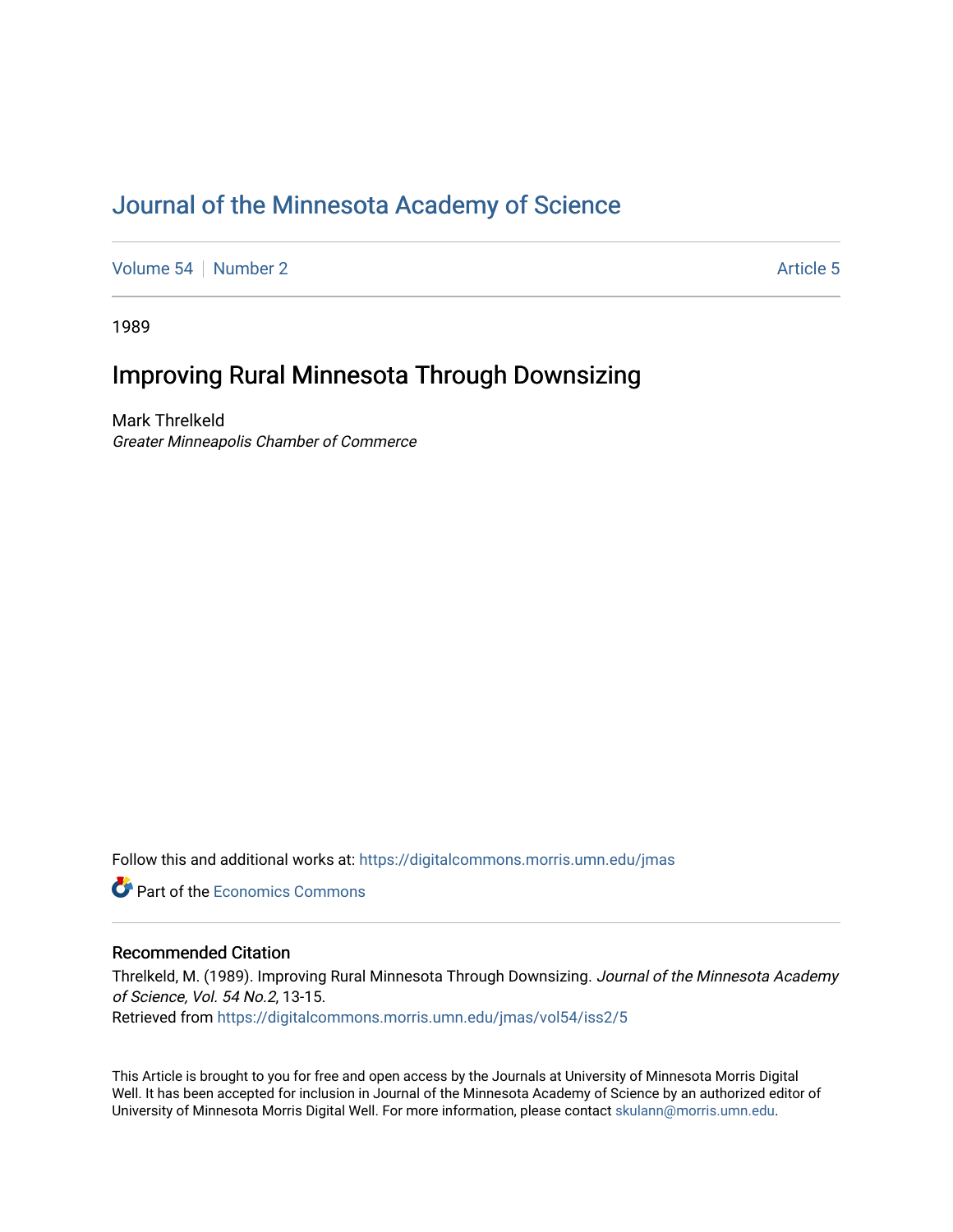# **Improving Rural Minnesota Through Downsizing**

MARK TIIRELKEID

#### **Introduction**

It is time to take a hard look at downsizing rural Minnesota. In business, downsizing is done to improve the financial health of a company by cutting back on expenses which can no longer be justified in light of changes in the marketplace. While the term may seem odd when applied to a state, it fits the opportunities and problems now facing rural Minnesota and could help the state make the transition through some difficult times.

#### **Decline in the State's Rural Population**

The population of a substantial portion of rural Minnesota has been declining for some time. The losses go far beyond those publicized for the Range and in fact cover more than half the state. Between 1980 and 1983, 34 counties in the state lost population. From 1983 to 1987, 49 out of 87 counties lost population (Fig. 1), and the rate of loss accelerated during that period. Further, the population losses which have occurred in these areas of the state will not be recovered by a return of the basic industries that supported larger rural populations in the first place; namely farming, mining, and lumbering.

**The population losses which have been experienced during the 1980s are occurring over a large area of the state, but the largest proportional losses are being experienced by small towns with populations of less than 250 persons.** 

The number of people living on farms has been falling since the 1920s and fell dramatically from 1940 to 1980. The 1980s have seen a continuation ofthe decline. Many of those who did stick it out during the farm depression of the 1980s did so in the face of severe economic loss and were from a financial perspective, essentially unemployed. While profitability will probably return eventually to the American farm, long term trends, changes in worldwide markets, and mechanization indicate that employment levels will not.

Similar forces are at work in mining and lumbering. The taconite industry in Minnesota employed about 5,500 yearround miners by late 1988 and it was estimated they would produce 40 million tons oftaconite. That compares to 13,800 miners producing 42.7 million tons in 1980—nearly the same output from 60 percent fewer workers. And in lumbering, employment which had been spread over a wide region of northern Minnesota has gone from 3,500 workers in 1978 to less than 100 in 1986. This employment shift will not change, as machinery is now doing the same work On the other hand, in a related field, the wood products industry has shown a strong employment increase, going from 11,000 in 1983 to 15,000 in 1987. These gains have generally been concentrated in some of the larger towns in the north, such as International Falls and Grand Rapids.

The population losses which have been experienced during the 1980s are occurring over a large area of the state, but the largest proportional losses are being experienced by small towns with populations of less than 250 persons. While there is some discussion about small cities losing population until they disappear, that is not currently occurring in Minnesota. A more common occurrence is for a small town to lose population to a certain point and then stabilize, experiencing virtually no population change over a substantial period of time.

With these losses in population, comes a related loss of tax base, which translates into problems in maintaining the physical infrastructure and social services for rural Minnesotans.

#### **Efforts to Improve the Economy in Greater Minnesota**

There are a number of efforts currently being undertaken in the state which are designed to help improve the economy in greater Minnesota. The highly publicized Greater Minnesota Corporation (GMC) is working to promote jobs and economic growth through applied research, technology transfer, and product development. The Rural Development Boards, established by the legislature, are working on a regional approach to economic development in six areas of the state. The Minnesota Initiative Fund, with \$15 million from the McKnight Foundation, is aimed at assuring a steady and substantial flow of resources for human services and economic development within the six regions. The Northwest Area Foundation has created the Community Reinvestment Fund of Minnesota to package and resell community development loans. The goal of this fund is to supply an ongoing source of capital for community revitalization. These efforts represent only a partial list of the many positive actions currently being taken to improve rural life in the state.

**Mark Threlkeld** *is Group Vice President of Economic Development for The Greater Minneapolis Chamber of Commerce. Prior to his current position, Threlkeld was Vice President of Economic Development for the Greater Des Moines Chamber of Commerce in Iowa.*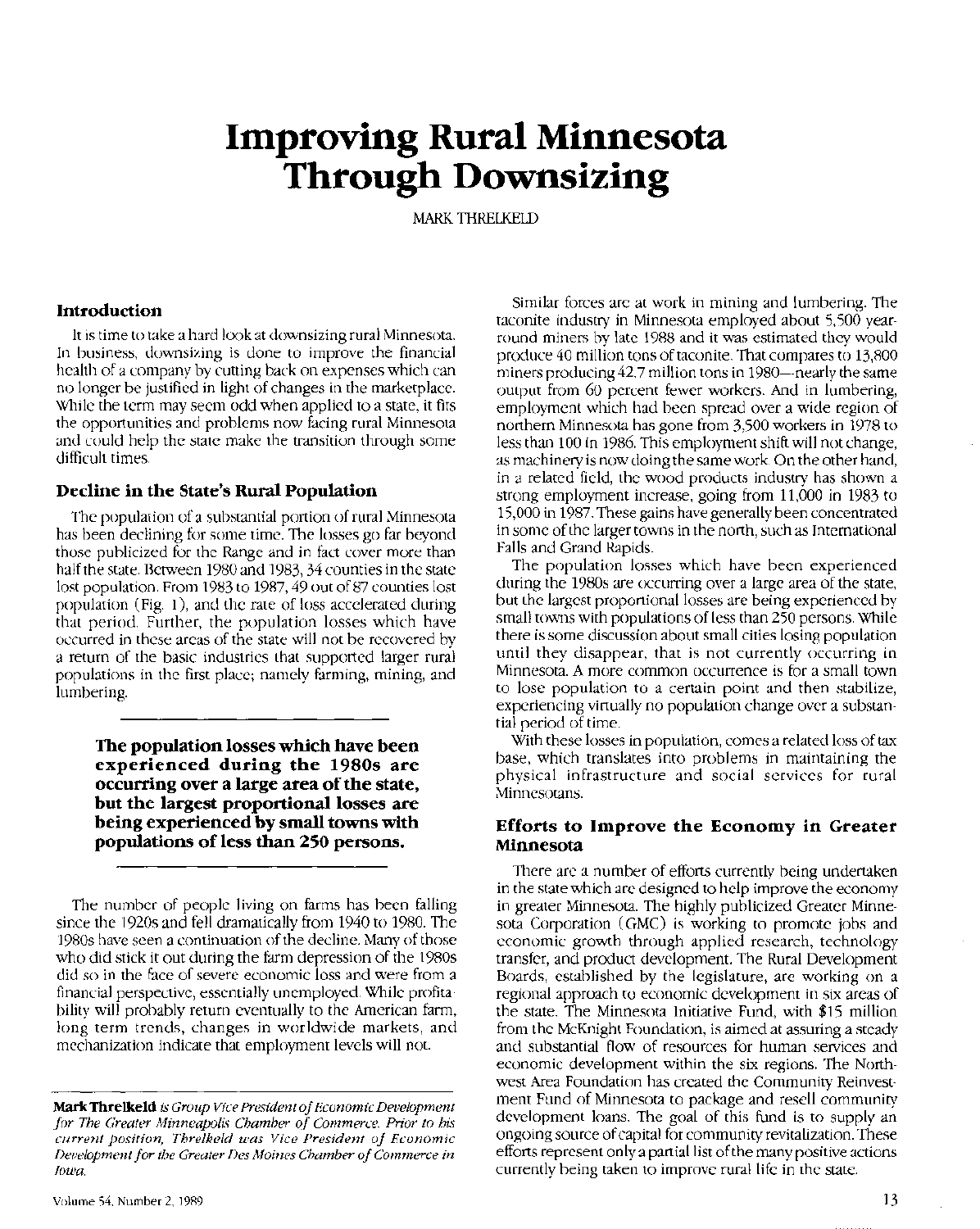#### **The Twin Cities Impact on Greater Minnesota**

At times, the stress on rural Minnesota spawns a resentment of the economic success of the Twin Cities. A "dual economy" is discussed across the state as though no other metropolitan region exists, which in fact is not the case. While the area is not large compared to the entire state, there is a region extending from Saint Cloud to Rochester in which the economy is strong and growing. Furthermore, the resentment is misplaced considering the symbiotic relationship which exists between the Twin Cities and the large rural area affected by the metro area's economy.

This relationship is well described by Jane Jacobs in her book *Cities and the Wealth of Nations.* Jacobs describes the importance of what she terms "import-replacing" cities. She considers an import to be anything that is not produced locally. So, widgets from Texas would be an imported item to the Twin Cities' economy. Local innovation and the ability to produce what formerly had been imported is the root of all economic expansion in her opinion. In her words:

"It is important, if we are to understand the rise and decline of wealth, for us not to be fuzzy about an abstraction like "economic expansion" but to be concrete and specific about how expansion occurs and of what it consists. The expansion that derives from city import-replacing consists specifically of these five forms of growth: abruptly enlarged city markets for new and different imports consisting largely of rural goods and of innovations being produced in other cities; abruptly increased numbers and kinds of jobs in the import-replacing city; increased transplants of city work into non-urban locations as old enterprises are crowded out; new uses for technology, particularly to increase rural production and productivity; and growth of city capital."

The positive impact of the growth she discusses is clearly not confined to the city itself, but is also made on a large rural area within the economic pull of the city. Certainly not all Minnesota benefits equally from the economic growth of the Twin Cities, but its pervasive influence calls into question the notion of a "dual economy."

#### **Improvement Through Downsizing**

The efforts of the GMC and other programs to aid greater Minnesota and the spinoff benefits of the Twin Cities economy hold promise for maintaining and even improving the quality of rural life in the state. But the demographic trends and their implications are clear and cannot be denied. Decreasing population and the related loss of tax base will require that the state not just focus its efforts on programs like the GMC. It must also address the real need to downsize or shrink the amount of administrative infrastructure being supported by the rural economy. This prospect was raised by the Governor's Commission on the Economic Future of Minnesota in 1987. Their report stated:

"... attention must be given to removing an administrative superstructure that is no longer needed. Attention is often focused on reorganization within state government, but the potential for public administrative reorganization is equally great in local government-municipalities, counties and schools. These changes are enormously controversial. They go right to the heart of such issues as community identity, local control, democracy and how decisions are made about public affairs. The Commission did not address in detail how to approach this reorganization, coming to the understanding late in its process that such reorganization was needed. The need, however, will not go away."

By their very nature, the changes will indeed be controversial. For example, most small towns are extremely proud of their local police and fire departments. Any discussion about eliminating the hometown aspect of those departments would probably be met with a stiff argument over local control. But does local control mean small communities must also maintain a separate communications system? Changes in technology, such as communications equipment, have increased the cost of keeping modern equipment in the hands of local police and fire officials. Regional approaches to those systems could both reduce costs and improve public safety through reduced response times. In very small towns, contracting for police protection from the county sheriffs office might be a more efficient way to provide for public safety than straining the local municipal budget by maintaining a separate department.

Hospitals and other health services are also straining to maintain service and quality of care in the face of decreasing revenues in rural areas. Closing and consolidating these facilities will require much soul searching on the part of rural communities, but if care can be provided through a satellite system of services that continues to offer access to care at a more controlled cost, another aspect of quality of life can be maintained.

**Ways need to be found to reduce the overhead of operating rural communities. Doing so would reduce the strain on rural city and county tax loads, allowing for better utilization of tax dollars.** 

There are many other possibilities. If the community college system and the technical institute system were combined, the state would be able to reduce its administrative costs and provide much greater geographic access to two years of education beyond high school. Local city parks could be maintained by a county or regional maintenance system, potentially providing better equipment utilization and less maintenance and facility cost. Social service delivery systems, library systems, and other "local" operations need to be examined from a similar perspective.

Planning for future physical infrastructure must also be done with an understanding of demographic trends. In the light of these projections, highway and bridge repair needs must be addressed. What costs can be saved by reclassifying a seldom used highway from primary to secondary? What is the impact on access to markets for farmers and other rural residents by such changes in the transportation network? Worn out rural water and sewer systems in need of replacement need to be sized realistically.

In sum, ways need to be found to reduce the overhead of operating rural communities. Doing so would reduce the strain on rural city and county tax loads, allowing for better utilization of tax dollars in the provision of services to people. If Minnesotans do not plan for the demographic changes